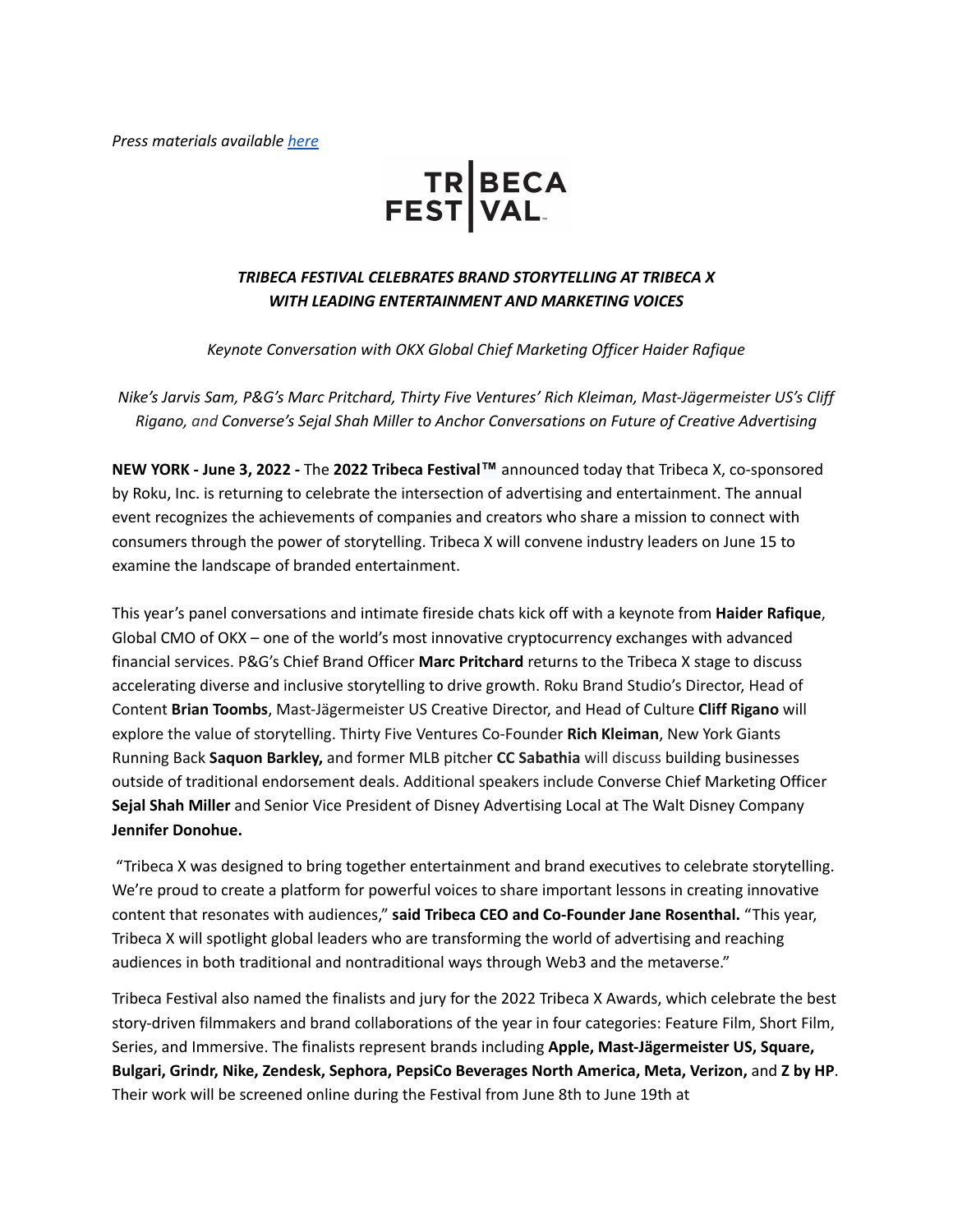## [tribecafilm.com/festival/tribecax2022](http://tribecafilm.com/festival/tribecax2022).

Winning projects will be selected by a jury that includes Adobe CMO and Executive VP Corporate Strategy & Development **Ann Lewnes**; Mediabrands Global Chief Content Officer **Brendan Gaul;** Mastercard Chief Marketing & Communications Officer and President, Healthcare **Raja Rajamannar;** Pfizer Inc Executive VP, Chief Corporate Affairs Officer **Sally Susman**; and Indeed VP, Global Brand Marketing and Creative **Jennifer Warren.**

See below for the full Tribeca X programming, awards, and jury lineups. For more on Tribeca X visit <https://tribecafilm.com/festival/tribecax2022> and for the latest updates on the 2022 Tribeca Festival follow @Tribeca on [Twitter](https://twitter.com/tribeca), [Instagram,](https://www.instagram.com/tribeca/) [Facebook,](https://www.facebook.com/Tribeca) [YouTube,](https://www.youtube.com/channel/UCFUkZ2GHOziKjk8dwOT45fQ) and [LinkedIn](https://www.linkedin.com/company/tribeca-film-festival-nyc-llc) or visit <https://tribecafilm.com/> and sign up for the official Tribeca [newsletter.](https://tribecafilm.com/newsletter/sign-up) Tickets to live events and in-person screenings are available for purchase now at [tribecafilm.com](http://tribecafilm.com/festival/tickets). X visit [Tribecafilm.com](https://tribecafilm.com/festival/tribecax2022)

# **TRIBECA X CONVERSATIONS**

# **"Designing a Diverse Future presented by Nike Inc."**

**Speakers**: Jarvis Sam, VP, Head of Diversity & Inclusion, Nike; Brandice Daniel, Founder and CEO of Harlem's Fashion Row; Dr. D'Wayne Edwards, Founder of Pensole Lewis College

# **"How Mast-Jägermeister US is Re-Defining Brand Storytelling"**

Join Roku Brand Studio's Brian Toombs and Mast-Jägermeister US's Cliff Rigano discuss going beyond the :30 second TV ad to win the entire streaming journey. Toombs and Rigano will discuss how they identify authentic stories to create true streaming entertainment and will deep-dive into the role of content in marketing.

**Speakers**: Brian Toombs, Director, Head of Content, Roku Brand Studio, Roku, Inc.; Cliff Rigano, Creative Director and Head of Culture, Content and Experiential Marketing, Mast-Jägermeister US

## **"Dear Santa: From X to ABC"**

With branded features on the rise in Hollywood, the fundamentals of storytelling are changing. What do brands and marketers need to consider when developing a successful story for today's entertainment market? As branded content evolves to become mainstream entertainment, it's clear that identifying a great story is not enough. In this session, the team behind the 2021 Tribeca X Best Feature winning film, Dear Santa, share their thoughts on where the industry is headed and weigh in on what other criteria brand film marketers should consider.

**Speakers**: Brendan Gaul, Global Chief Content Officer, Mediabrands; Dana Nachman, Director / Writer / Producer; Chris Karpenko, Executive Director, Brand Marketing, USPS; Jennifer Donohue, Senior Vice President of Disney Advertising Local at The Walt Disney Company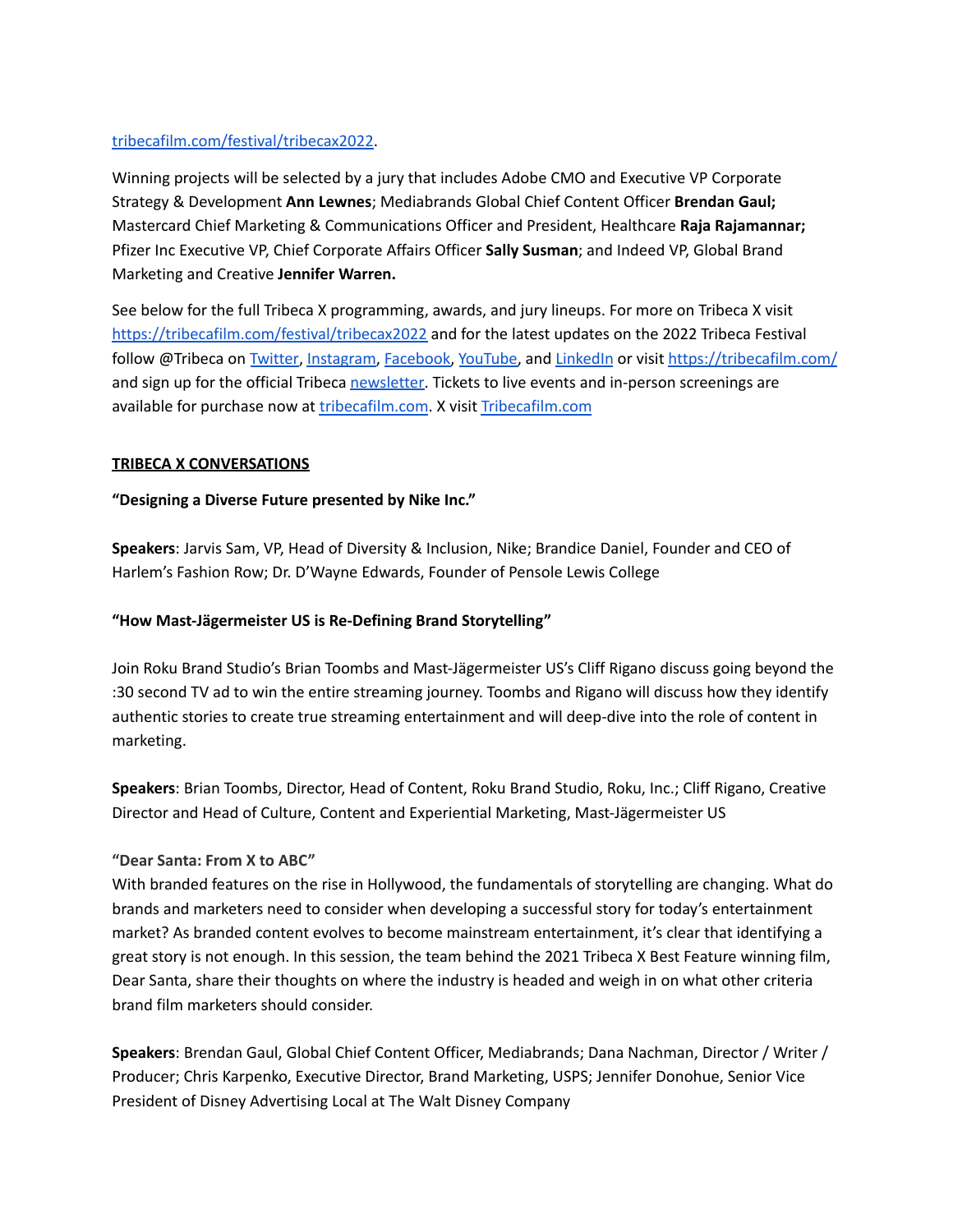## **"How Converse Creates Next with Its All-Stars"**

Converse is the original brand of youth culture, adopted around the world for decades. Today, the brand is powered by youth creativity. Chief Marketing Officer Sejal Shah Miller will be joined in a fireside chat by members of Converse All Stars, the brand's global grassroots community of emerging creators for a conversation on creating access and opportunity, offering mentorship and striving for self-expression and representation.

**Speakers**: Sejal Shah Miller, Chief Marketing Officer, Converse

## **"A Whole New Ballgame: How Sports is Driving the Creator Economy"**

Today's professional athletes are the ultimate influencers. From the way they build and monetize their brands to the evolution of direct-to-fan access, the power of an athlete's name and likeness can propel their career long after they retire from the game. This session will join Co-Founder of Thirty Five Ventures Rich Kleiman in conversation with New York Giants running back, Saquon Barkley, and former MLB pitcher and current special assistant to the Commissioner CC Sabathia, for a discussion around building businesses outside of traditional endorsement deals (hello NFTs!) and the specific experience of playing in New York, the center of the sports world.

**Speakers**: Rich Kleiman, Co-Founder Thirty Five Ventures; Saquon Barkley, Running Back, New York Giants, CC Sabathia, former MLB pitcher

#### **"Advancing the Culture and Currency through Inclusive Storytelling"**

Widen The Screen is an expansive content creation, talent development, and partnership platform supported by P&G that celebrates and invests in the visions and voices of Black creators whose work shares the full richness of the Black experience. This thought-provoking session will include P&G's Chief Brand Officer Marc Pritchard and a select group of Widen The Screen partners and creators, in a conversation about the power of Black creativity to influence the culture, Widen the View of the Black experience, and transform the media ecosystem through inclusive growth. This session will also cover the platform's future impact on Black creators and how this can extend to creators from all underrepresented communities with an intention to Widen the Screen for all audiences.

**Speakers**: Marc Pritchard, Chief Brand Officer, P&G; Widen the Screen participants **Moderator:** Rose Pierre-Louis, Chief Operating Officer, McSilver Institute

#### **TRIBECA X AWARD FINALISTS**

#### **Feature Film:**

**Title:** The Beauty of Blackness **Brand:** Sephora **Agency:** Epic Digital, VOX Creative, Digitas, Ventureland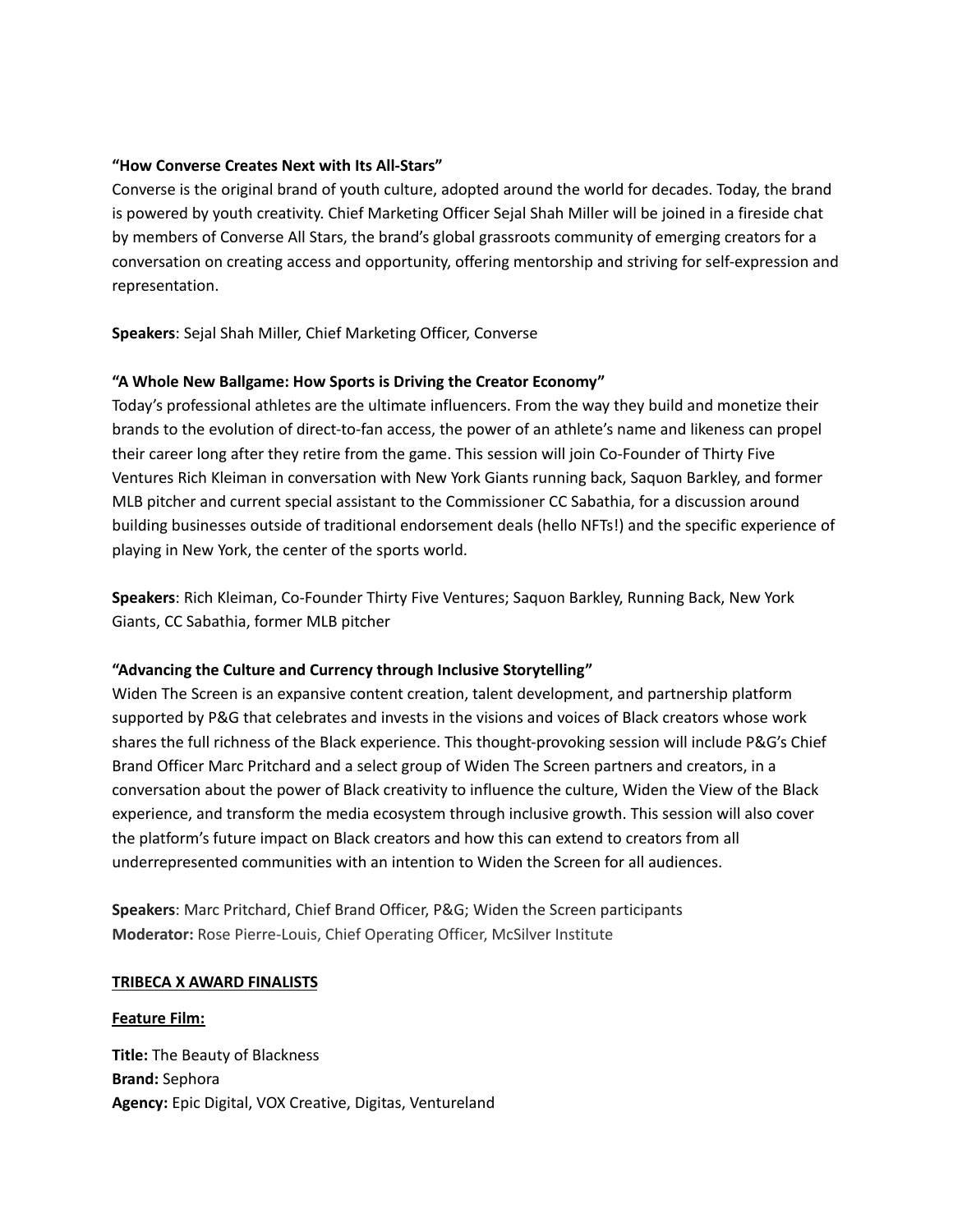## **Director(s):** Kianna Moore, Tiffany Johnson

**Synopsis:** In 1973, Eunice Johnson, the founder of Ebony and Jet, noticed a problem: Black women had to mix their own foundation in order to find a color that matched their skin. To tackle the problem, Johnson launched Fashion Fair, the first national cosmetics company that focused entirely on Black women. The brand triggered a renaissance in style among Black women and the global cosmetics industry took notice. Now, Fashion Fair is staging its comeback as a Black-owned business in a new era defined by massive cultural shifts and increased competition. The Beauty of Blackness follows current Fashion Fair CEO Desiree Rogers and President Cheryl Mayberry McKissack as they face the massive undertaking that goes into reviving an iconic beauty brand amidst a new cultural context and gives a front-row look to how the industry has changed, and how much progress we still have to make.

**Title:** The Show

**Brand:** PepsiCo Beverages North America **Agency:** The Pepsi Content Studio **Production Company:** Boardwalk Pictures

**Director:** Nadia Hallgren

**Synopsis:** THE SHOW is a 90-minute verité documentary that takes audiences on the creative journey behind The Weeknd's Pepsi Super Bowl LV Halftime Show, for the first time ever – proving that it takes a village of talent at the top of their game to bring the most watched 12 minutes on television to life, especially amidst a global pandemic. To extend the equity beyond the performance and keep it in the cultural conversation, award-winning director Nadia Hallgren showcased not only the story of bringing a cultural moment to life, but also the story of personal meaning for all those who made it happen. Premiering on Showtime six months after filming wrapped, Pepsi was able to meet its objective of extending the equity of the Super Bowl Halftime Show beyond the performance and keep it at the forefront of the cultural conversation.

#### *Short Film:*

**Title:** The Comeback **Brand:** Apple **Agency:** TBWA\Media Arts Lab Shanghai **Director:** Zhang Meng

**Synopsis:** The story follows a disheartened young stunt double-slash-wannabe director, his father, and a rag-tag crew of villagers as they set out to shoot an out-of-this-world movie in hopes of reviving their fading village and making it "internet famous". This 23-minute heartwarming story is set to encourage everyone to never stop believing in their dreams, even if that dream is as far aways as Mars. Will they succeed in the end? A multi-genre movie mixes up Hollywood sci-fi, traditional Kung Fu action and nostalgic feel-good comedy, entirely shot on iPhone.

**Title:** If You Have **Brand:** UNICEF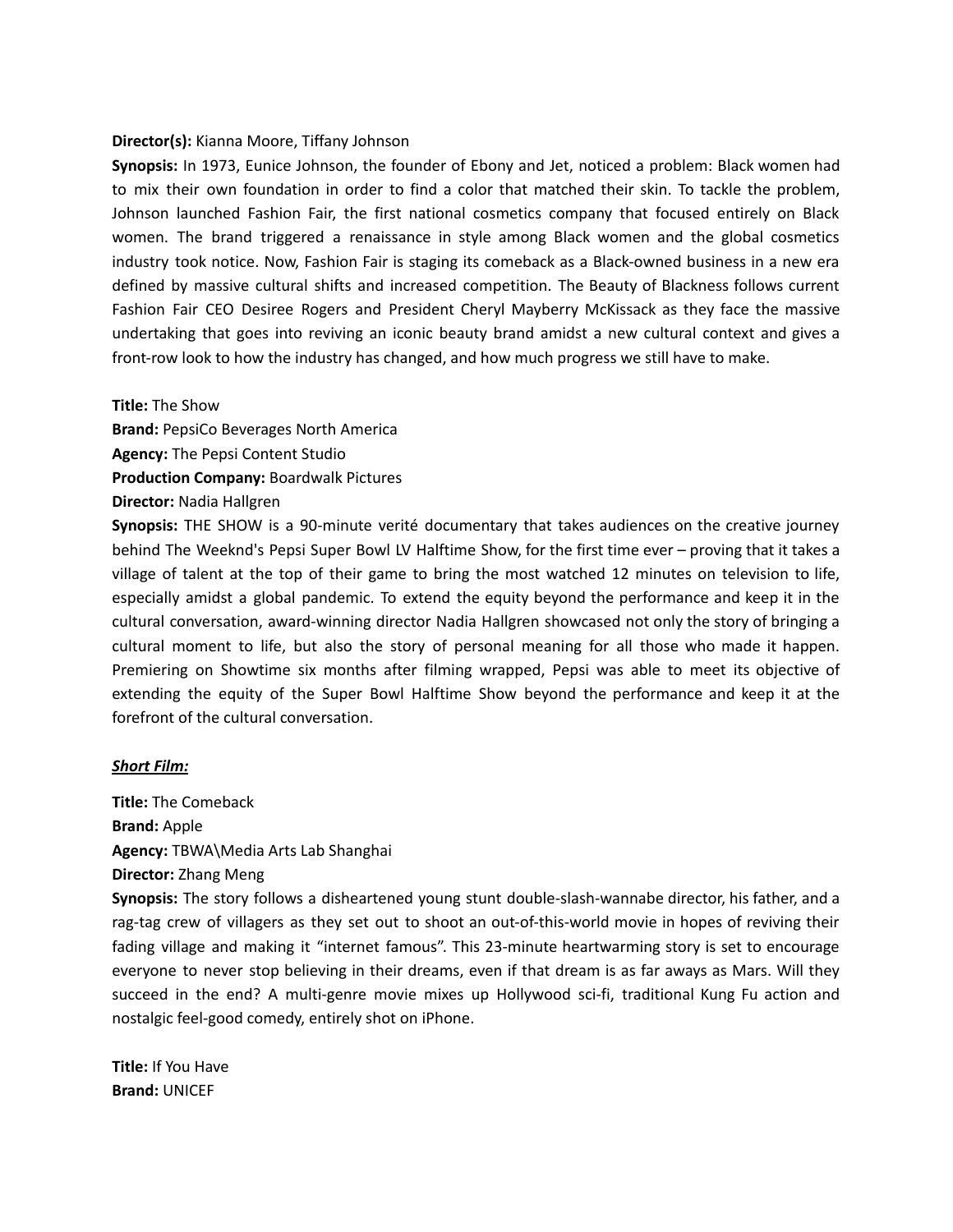# **Agency:** Breakwater Studios

**Director:** Ben Proudfoot

**Synopsis:** If You Have, is an inspiring documentary from Academy Award®-winning director Ben Proudfoot (The Queen of Basketball), Breakwater Studios, and Executive Producers UNICEF Goodwill Ambassador Orlando Bloom and UNICEF Ambassadors Sofia Carson and Lucy Liu, celebrating 75 years of UNICEF's lifesaving work around the world as told through the eyes of those who were there, past and present. From World War II to COVID-19, during some of the world's most trying moments, UNICEF has shown that the goodness of humanity can always match the size of the challenge. If You Have is a transcontinental tour de force chronicling the powerful impact that everyday people can and should make in uniting to protect the health, development and rights of the world's most vulnerable citizens, including children from around the globe.

**Title:** The Lesbian Bar Project

**Brand:** Jägermeister

**Agency:** Civic Entertainment Group

**Director(s):** Erica Rose, Elina Street

**Synopsis:** In the 1980s there were roughly 200 lesbian bars in the U.S., today that number is fewer than 25. The Lesbian Bar Project, supported by Jägermeister's global #SAVETHENIGHT initiative, spotlights the lesbian bar owners, community activists, archivists, and patrons in three cities (New York, NY; Mobile, AL; and Washington, DC) and their struggles during the pandemic, their hopes for the future, and the impact on their communities. Executive produced by Lea DeLaria ("Orange Is the New Black") and The Katz Company, and co-directed by Erica Rose and Elina Street, the documentary short seeks to promote and restore these vital queer establishments helping them not only survive but thrive in a post-pandemic landscape. The Lesbian Bar Project's corresponding crowdfunding campaign raised over \$150K in 2021 to support the participating bars.

**Title:** Our Chinatown **Brand:** Square **Agency:** Even/Odd **Director:** Red Gaskell **Synopsis:** Legacy business owners in New York City's Chinatown reflect on 2020 and the importance of family as a through line of the past, present, and future of their neighborhood.

**Title:** Serpentine **Brand:** Bulgari **Production Company:** Evasion Pictures **Director:** Eva Doležalová **Synopsis:** A covert snake cult finally breaks the genetic code to bring about a new snake-human interspecies.

#### *Series:*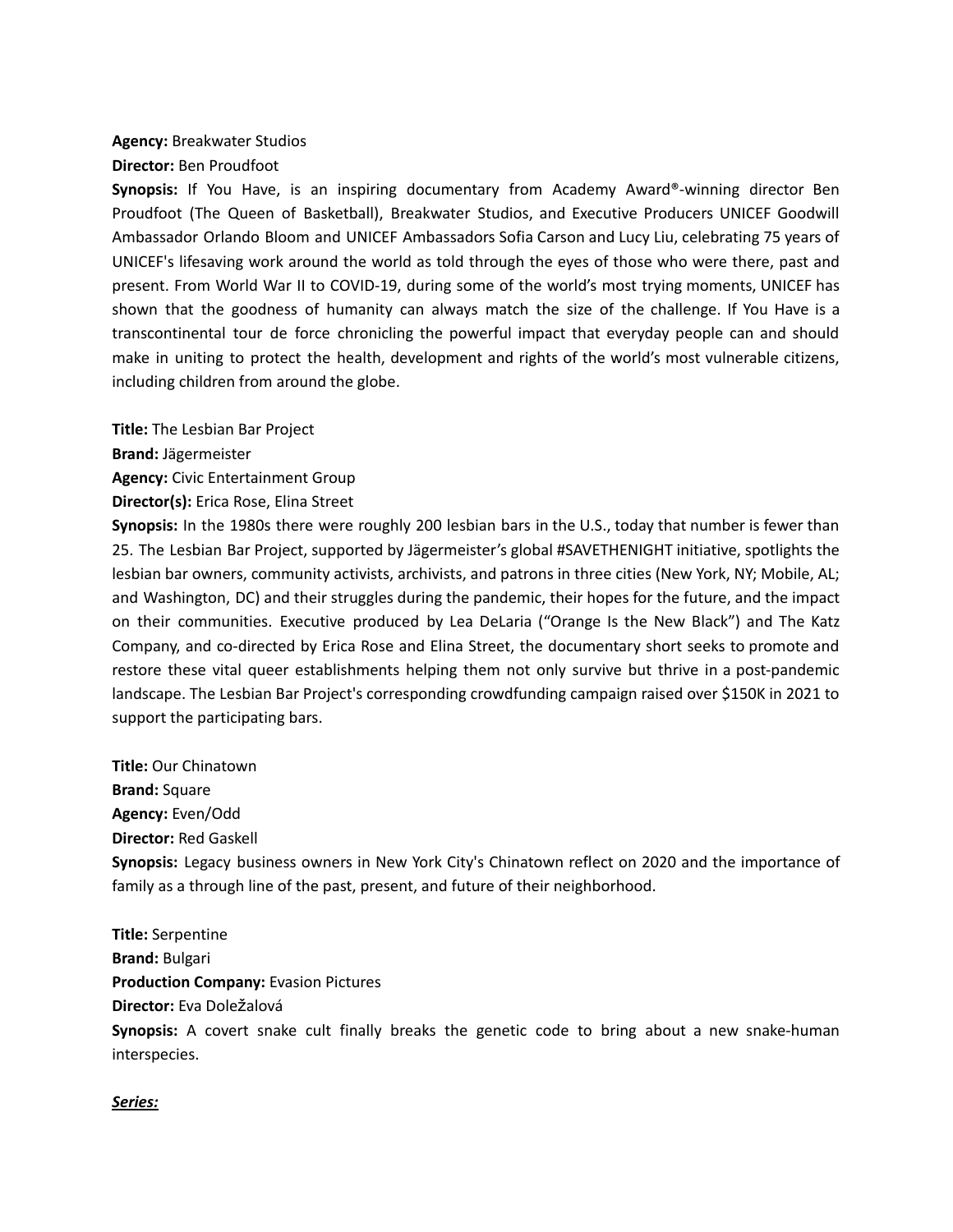**Title:** Bridesman **Brand:** Grindr **Production Company:** rubbertape **Director(s):** Julian Buchan, John Onieal **Producer(s):** Katie White, Jeremy Truong **Synopsis:** Bridesman is a comedic limited series that follows Terry, gay and awful, as he is forced to fulfill

bridesmaid duties for his best friend despite his disdain for the construct of marriage and an electric sexual connection with the groom. The bold, irreverent and fast-paced series satirizes modern wedding culture and monogamy, while exploring the true meaning of lifelong partnership. Executive produced by Grindr, Bridesman was created by John Onieal, directed by Julian Buchan, written by Onieal and Frank Spiro, and produced by Katie White and Jeremy Truong.

**Title:** Moving Mountains **Brand:** Nike **Agency:** Revery **Director(s):** Mackenzie Sheppard, Shern Sharma **Synopsis:** Moving Mountains follows the stories of everyday athletes on extraordinary journeys to overcome obstacles in pursuit of their sport.

**Title:** Stories About Helpful People

**Brand:** Zendesk

**Creative Studio:** Even/Odd

**Director(s):** Sindha Agha, Erin Brethauer, Tim Hussin

**Synopsis:** As a customer support company, everything Zendesk does — from how they build their customer experience software to the way they work with customers, is all about being helpful. It's the spirit they believe in. "Stories About Helpful People" is a series of mini-documentaries and photo stories. It's a series intended to inspire the Zendesk community to rally around the spirit of helpfulness. In GOLDEN AGE KARATE, a high school student helps a group of senior citizens get through a vulnerable time, by teaching them karate. In ERIC AND THE BEES, a U.S. military veteran discovers that beekeeping helps him cope with PTSD — and teaches other vets the healing powers of the hive.

## *Immersive:*

**Title:** Emerging Radiance

**Brand:** Meta

**Creator(s):** Tani Ikeda, Michelle Kumata

**Synopsis:** Emerging Radiance, directed by Tani Ikeda and illustrated by Michelle Kumata, celebrates the untold stories of Japanese American strawberry farmers who lived in Bellevue from 1920 to 1942. With a hand-painted mural and Spark AR Instagram filters, visitors have the opportunity to meet Toshio Ito, Rae Matsuoka Takekawa, and Mitsuko Hashiguchi, three survivors of the World War II incarceration camps, as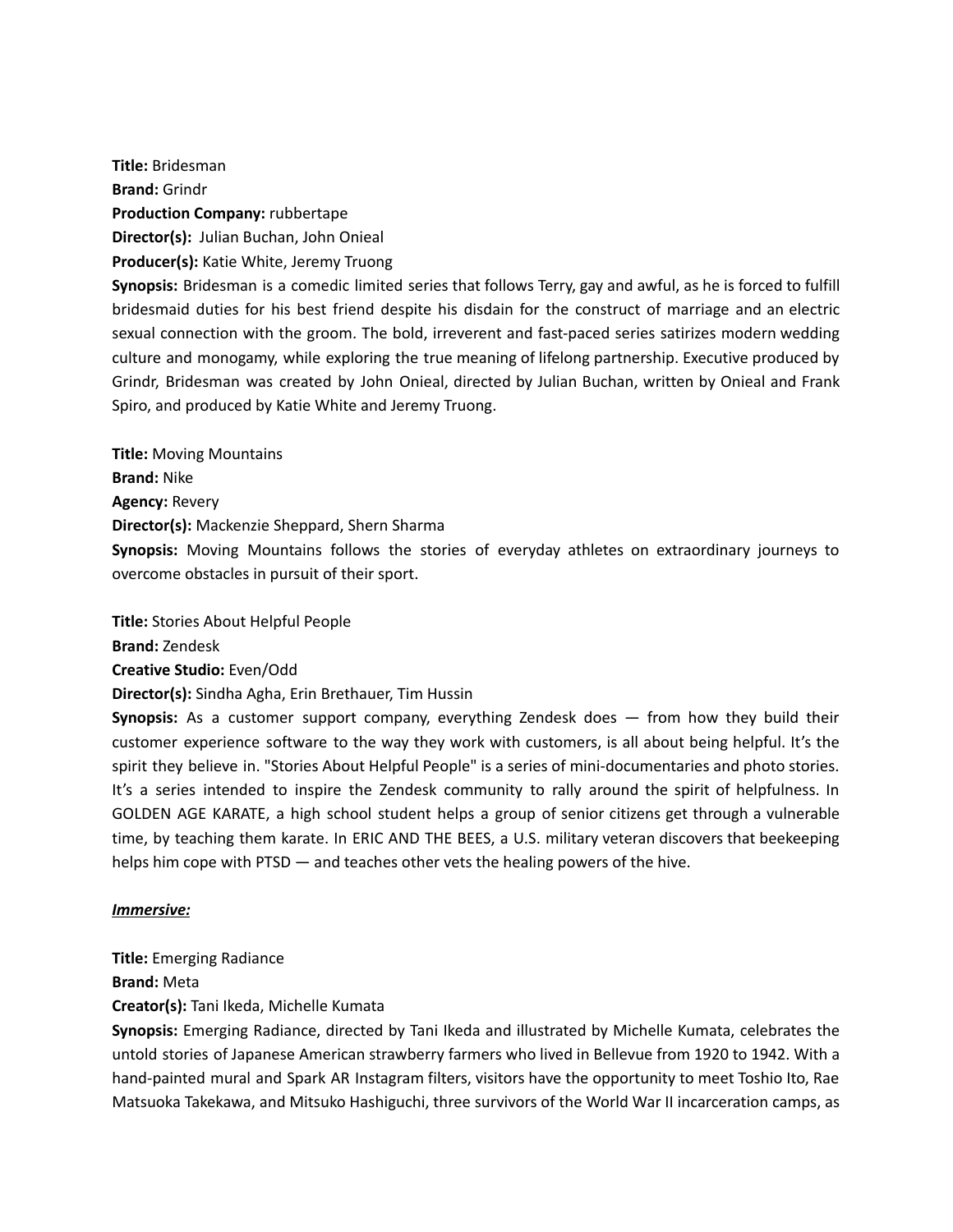they share in their own words their connections to the land before World War II, during incarceration, and post-World War II. Produced by Meta Open Arts.

**Title:** Iago: The Green Eyed Monster

## **Brand:** Verizon

**Creator(s):** Josh Nelson Youssef, Mary Chieffo, Camila Marturano, Julian Dorado

**Synopsis:** This musical prequel to a futuristic take on Shakespeare's Othello explores the psychology and origin story of the notorious villain Iago reimagined as a woman. Reviewing holographic memories, Iago muses on her schemes in a rock opera villain song that incorporates Shakespeare's original words into the lyrics. As her song crescendos, Iago is consumed by her jealousy and literally becomes "the green eyed monster," destroying everyone and everything in her path to vengeance.

**Title:** Unlocked **Brand:** Z by HP **Agency:** Giant Spoon **Director:** Jonathan Pearson

**Synopsis:** Unlocked is an interactive adventure film that invites real data scientists to help solve an ancient mystery. The film introduces us to Dr. Eva Ramirez, who is searching for a mysterious flower rumored to cure the rare neurological disease that plagues her family. However she's not the only one looking for this elusive plant — a local cartel is dead set on securing it for themselves. When Eva gets caught in the cartel's crosshairs, she turns to her friends, data scientists Michaela and Damone, for help. As the action unfolds, the friends use their investigative instincts, custom datasets, and Z by HP high performance workstations to help protect Eva track down the plant's location, before it falls into the wrong hands.

## **TRIBECA X JURY**

#### **Brendan Gaul**

Brendan Gaul is one of the world's foremost leaders in advertising and entertainment. His recent producing projects include the 2021 TribecaX Best Feature winner, Dear Santa, distributed by IFC Films which Gaul produced for USPS. Gaul is also responsible for the Johnson & Johnson commissioned documentary 5B. Co-directed by Academy-Award nominee Dan Krauss and Oscar winner Paul Haggis, the Verizon Media/RYOT distributed film was the first branded feature to ever earn, and to date, maintain a 100% Rotten Tomatoes score as well as premiere as an Official Selection at Festival de Cannes.

As Mediabrands' Global Chief Content Officer, Gaul is responsible for identifying and managing strategic content opportunities across the company's investment portfolio. Gaul also serves as Global President of Mediabrands' new indie development and production entity, TRAVERSE32. In that capacity, he oversees development, acquisitions, and distribution of original narrative and unscripted branded content projects for the company around the world. Previously, Gaul spent 14 years as Founder and Head of Mediabrands' UM Studios.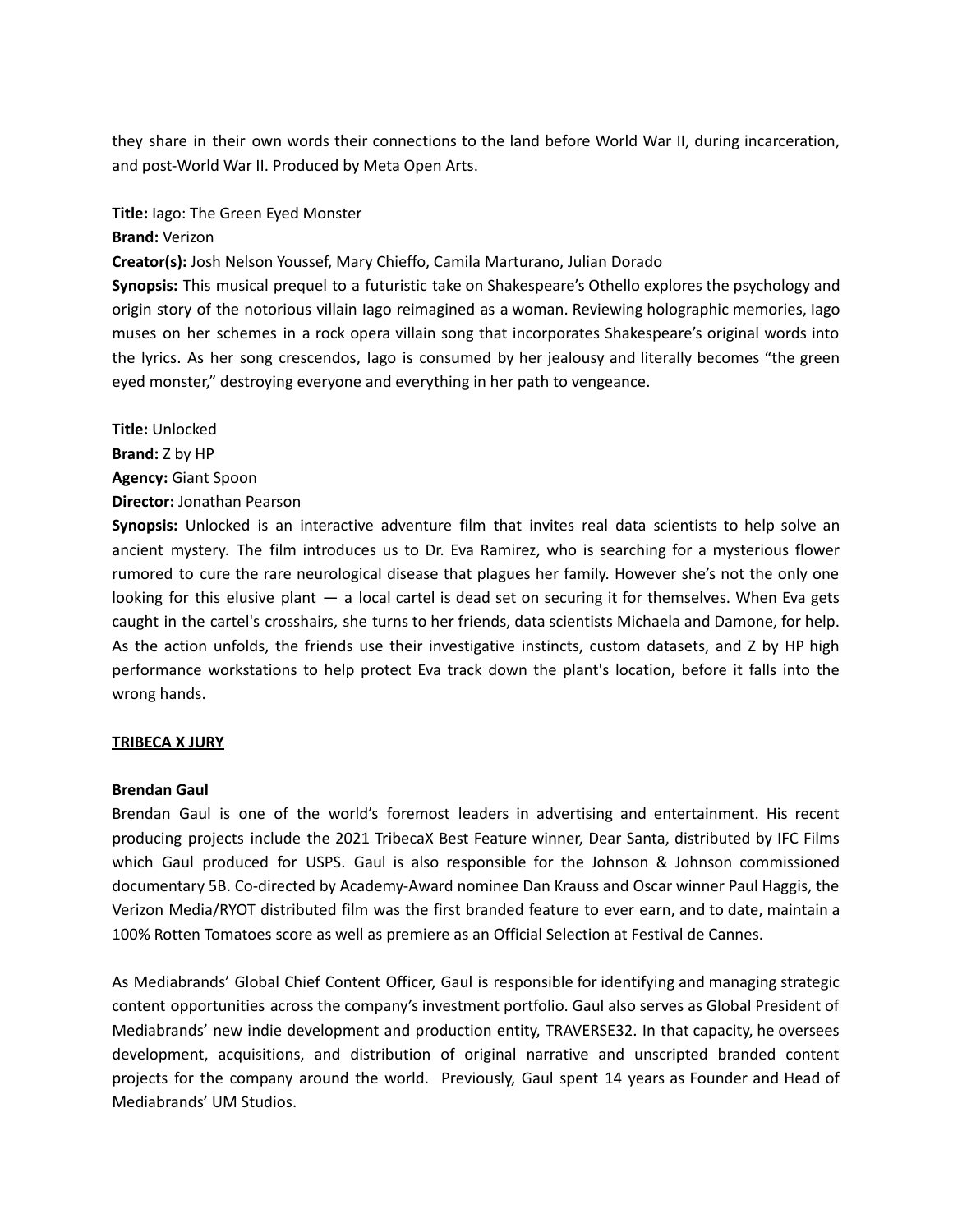#### **Ann Lewnes**

Ann Lewnes is Chief Marketing Officer and Executive Vice President, Corporate Strategy & Development of Adobe, one of the largest and most diversified software companies in the world. Ann has held the position of Adobe CMO for over a decade. Under her leadership, the Adobe brand has become synonymous with creativity, digital marketing and the design and development of transformative digital experiences. In addition to its consistent focus on creativity, Adobe's marketing organization pioneered the company's shift to digital. As EVP of Corporate Strategy & Development, Ann also leads Adobe's corporate strategy and strategic M&A efforts globally.

Prior to Adobe, Ann spent 20 years building the iconic Intel Inside brand as VP of Marketing. Ann has been named one of the world's most influential CMOs by Forbes and one of the most innovative CMOs by Business Insider. The American Advertising Foundation elected her into its Hall of Achievement. In 2019, Ann was inducted into the American Marketing Association's Hall of Fame. In 2020, she received the New York Women in Communications Matrix Award.

She currently serves on the boards of Mattel and Sundance Institute. Believing everyone has a story to tell, Ann is a strong advocate for empowering diverse creators, including women, youth and other under-represented groups.

#### **Sally Susman**

As Executive Vice President and Chief Corporate Affairs Officer, Sally Susman leads engagement with all of Pfizer's external stakeholders overseeing communications, corporate responsibility, global policy, government relations, investor relations and patient advocacy. She also serves as vice chair of The Pfizer Foundation.

Before joining Pfizer in 2007, Susman held several senior communications and government relations roles at Estée Lauder and American Express. Earlier in her career, she spent eight years on Capitol Hill focused on international trade issues and was Deputy Assistant Secretary for Legislative Affairs in the Clinton Administration.

Currently, Susman serves as co-chair of The International Rescue Committee, one of the world's largest humanitarian aid organizations, and on the board of WPP, the U.K.-based global advertising and marketing company. She is also a member of the Council on Foreign Relations. In 2021, Forbes named Susman one of the World's Most Influential CMOs for leading Pfizer's brand refresh and shaping the narrative around the company's Covid-19 vaccine.

#### **Raja Rajamannar**

Raja Rajamannar is leading Mastercard's innovative marketing transformation, including the development of its Priceless experiential platforms and the creation and deployment of cutting-edge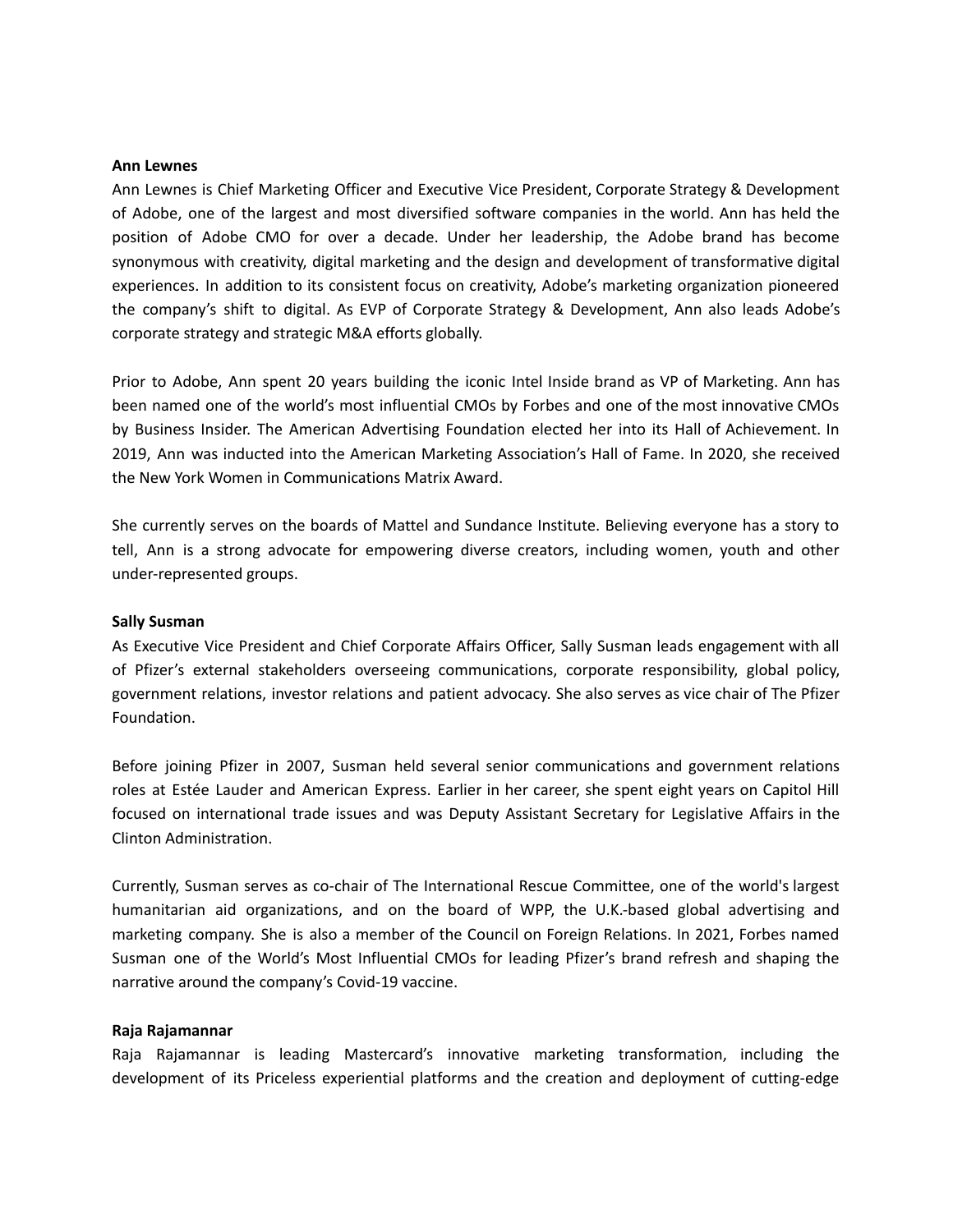marketing-led business models. He continues to evolve the brand's identity, pioneering Mastercard's transition to a symbol brand and launching its breakthrough sonic architecture.

Raja serves as President of the World Federation of Advertisers. In 2021, he was listed in the Top 5 of Forbes' World's Most Influential CMOs and named Adweek's Grand Brand Genius. He is among Business Insider's Top 25 World's Most Innovative CMOs and was recognized as the Association of National Advertisers Educational Foundation's Marketer of the Year. He is the author of the Wall Street Journal best-selling book "Quantum Marketing."

## **Jennifer Warren**

Jennifer Warren is Vice President of Global Brand Marketing and Creative at Indeed, responsible for growing Indeed's brand leadership position globally. She has held this position for over 4 years. She is most proud of being a part of Indeed's mission in Helping All People get jobs, and her team's work in amplifying their mission and values to champion inclusive hiring. Last year, Fast Company recognized Indeed as a Brand that Matters, and they were listed on Fortune's list of Brands that are Changing the World.

Prior to Indeed, Jennifer is a three-time CMO who started her career on the advertising side where she found her passion in developing and growing purpose based brands, and saw the impact of great creativity. She has used that experience to lead 2 successful SuperBowl campaigns: RadioShack's "The 80's Called" which was ranked among USA Today's Ad Meter's Top 5 SuperBowl Ads; and Indeed's "The Rising" which was one of 3 SuperBowl Ads receiving Ad Age's 5 Star Review and won Twitter's SuperBowl Audible award for the associated #NowHiring social campaign.

Jennifer has received the notable ANA Hall of Achievement award; is an Ad Age Woman to Watch; and is a Top CMO for creativity recipient awarded by the The CMO Club.

###

## **About Tribeca Festival**

The Tribeca Festival brings artists and diverse audiences together to celebrate storytelling in all its forms, including film, TV, VR, games, music, and online work. With strong roots in independent film, Tribeca is a platform for creative expression and immersive entertainment. Tribeca champions emerging and established voices; discovers award-winning filmmakers and creators; curates innovative experiences; and introduces new technology and ideas through premieres, exhibitions, talks, and live performances.

The Festival was founded by Robert De Niro, Jane Rosenthal, and Craig Hatkoff in 2001 to spur the economic and cultural revitalization of lower Manhattan following the attacks on the World Trade Center. Tribeca will celebrate its 21st year from June 8–19, 2022.